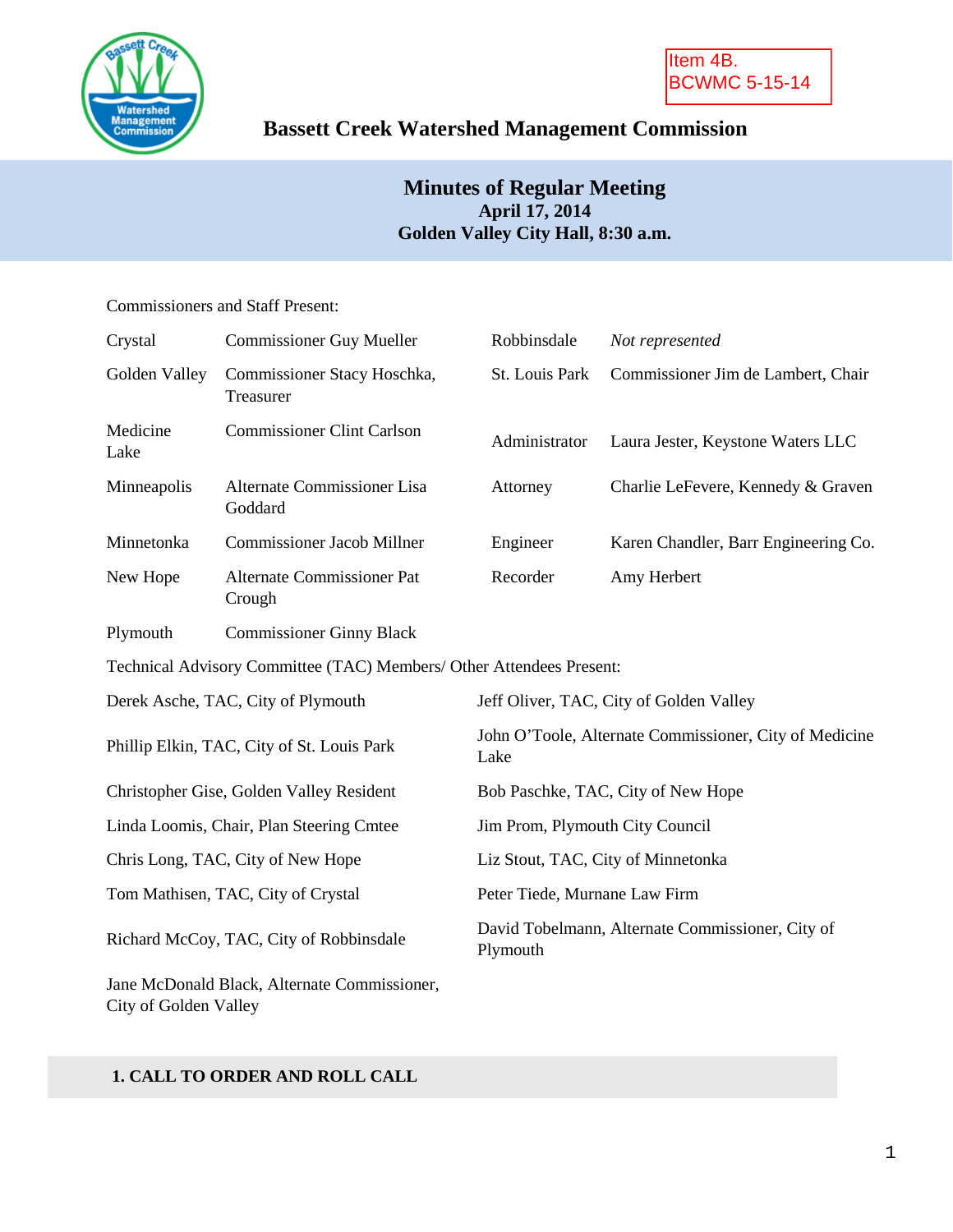On Thursday, April 17, 2014, at 8:37 a.m. in the Council Chambers at Golden Valley City Hall, Chair de Lambert called to order the meeting of the Bassett Creek Watershed Management Commission (BCWMC) and asked for roll call to be taken. The Cities of Minnetonka and Robbinsdale were absent from the roll call.

#### **2. CITIZEN FORUM ON NON-AGENDA ITEMS**

No items were brought forward.

#### **3. AGENDA**

Commissioner Black moved to approve the agenda. Commissioner Crough seconded the motion. Upon a vote, the motion carried 7-0 [Cities of Minnetonka and Robbinsdale absent from vote].

#### **4. CONSENT AGENDA**

Chair de Lambert suggested moving to the consent agenda item 6E: Review Draft FY2016-17 Biennial Budget Request (BBR) for Submittal to BWSR. Commissioner Black moved to approve the consent agenda as amended. Commissioner Carlson seconded the motion. Upon a vote, the motion carried 7-0 [Cities of Minnetonka and Robbinsdale absent from vote]. [The following items were approved as part of the Consent Agenda: the March 20, 2014, BCWMC meeting minutes; the monthly financial report; the payment of the invoices; Approval of agreement with Met Council for 2014 CAMP program; Approval of Hennepin County request to extend major plan amendment comment period; Approval not to waive monetary limits on municipal tort liability; Approval of agreement with University of Minnesota for NEMO Program; Set public hearing for Major Plan Amendment for June 19, 2014, 8:30 a.m.; approval to submit BBR to BWSR. ]

The general and construction account balances reported in the Financial Report prepared for the April 17, 2014, meeting are as follows:

| <b>Checking Account Balance</b>                 | \$775,355.55       |
|-------------------------------------------------|--------------------|
| TOTAL GENERAL FUND BALANCE                      | \$775,355.55       |
| TOTAL CASH & INVESTMENTS ON-<br>HAND $(4/9/14)$ | \$2,622,292.97     |
| CIP Projects Levied – Budget Remaining          | $(\$2,874,461.73)$ |
| <b>Closed Projects Remaining Balance</b>        | $(\$252,169.06)$   |
| 2013 Anticipated Tax Levy Revenue               | \$9,662.09         |
| 2014 Anticipated Tax Levy Revenue               | \$895,000.00       |
| <b>Anticipated Closed Project Balance</b>       | \$652,493.03       |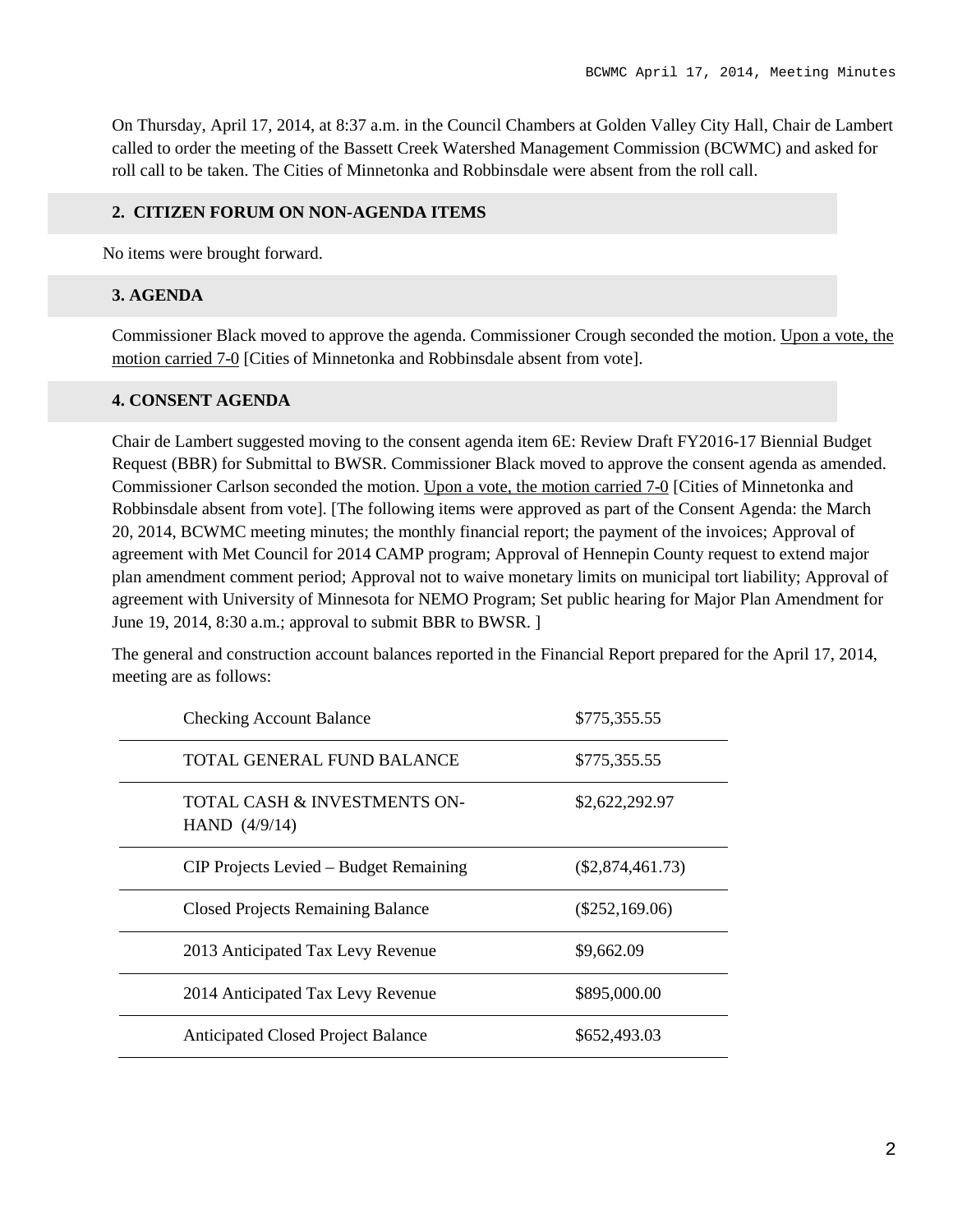#### **5. NEW BUSINESS**

#### **A. Presentation of 2013 Monitoring Results**

Engineer Chandler reported on the 2013 monitoring results of Northwood Lake, North Rice Pond and South Rice Pond. She explained that in the BCWMC's draft Watershed Management Plan currently being developed, Northwood Lake is considered a priority 1 waterbody whereas North Rice Pond and South Rice Pond are not priority 1 or priority 2 waterbodies, meaning that there may not be BCWMC monitoring of those two waterbodies in future years. She also compared and contrasted the Commission's water quality program and its procedures with the Citizen Assisted Monitoring Program (CAMP) and its procedures.

Engineer Chandler described Northwood Lake, detailing that it's a 15-acre lake with a maximum depth of 5 feet and an average depth of 2.7 feet. She explained that Northwood Lake is a shallow lake and is designated an impaired water (for nutrients) by the Minnesota Pollution Control Agency. Engineer Chandler went through the graphs and figures that were included in the meeting packet. She described the parameters measured in the water quality monitoring including total phosphorous, chlorophyll-a, and Secchi disc and the data in the tables that shows the historical summer averages for the water bodies monitored.

She summarized that over the sampling year Northwood Lake had high total phosphorous levels. She stated that the chlorophyll-a concentrations bounced around over the period and the summer average concentration was far above the MPCA standard. Engineer Chandler explained that chlorophyll-a is an indicator of algae growth where higher concentrations of chlorophyll-a indicate higher concentrations of algae. She talked about the plant coontail and its properties that seem to inhibit the growth of blue-green algae. Engineer Chandler said that there are non-harmful levels of blue-green algae in Northwood Lake, North Rice Pond, and South Rice Pond.

Engineer Chandler said that the summer average Secchi disk reading was 0.8 meters and the standard is 1 meter, meaning that Northwood Lake did not meet the standard for the Secchi disc reading in 2013 although in the past the lake has met that standard. There was a short discussion of barley straw, its effectiveness over time and the cost versus the benefit.

Next Engineer Chandler provided the 2013 monitoring results for North Rice Pond. She explained that the water body is 3.7 acres in size with a maximum depth of 5 feet. Engineer Chandler noted that both North Rice Pond and South Rice Pond are so small in size that the Commission Engineer doesn't think that they even need to meet state standards for shallow water bodies. She said that this means there are no state standards for comparisons. She described the oxygen measurements and said there was a lot of oxygen depletion in North Rice Pond, and in September there was no oxygen. Engineer Chandler noted that a trend analysis could not be done because there were not enough years of monitoring.

#### *[Commissioner Millner arrives]*

Engineer Chandler reported that the chlorophyll-a levels were fairly low until August and September and the average was below the BCWMC standard, so the pond met the water quality goal of the Commission. She added that there were low levels of blue-green algae. Engineer Chandler described the Secchi disc reading average as 0.7 meters although there was one reading during the season that had a reading of better than 1 meter. She provided information on the plants in North Rice Pond including floating plants like duckweed, native plants like coontail, and problem plants like purple loosestrife, which she recommended treating for control.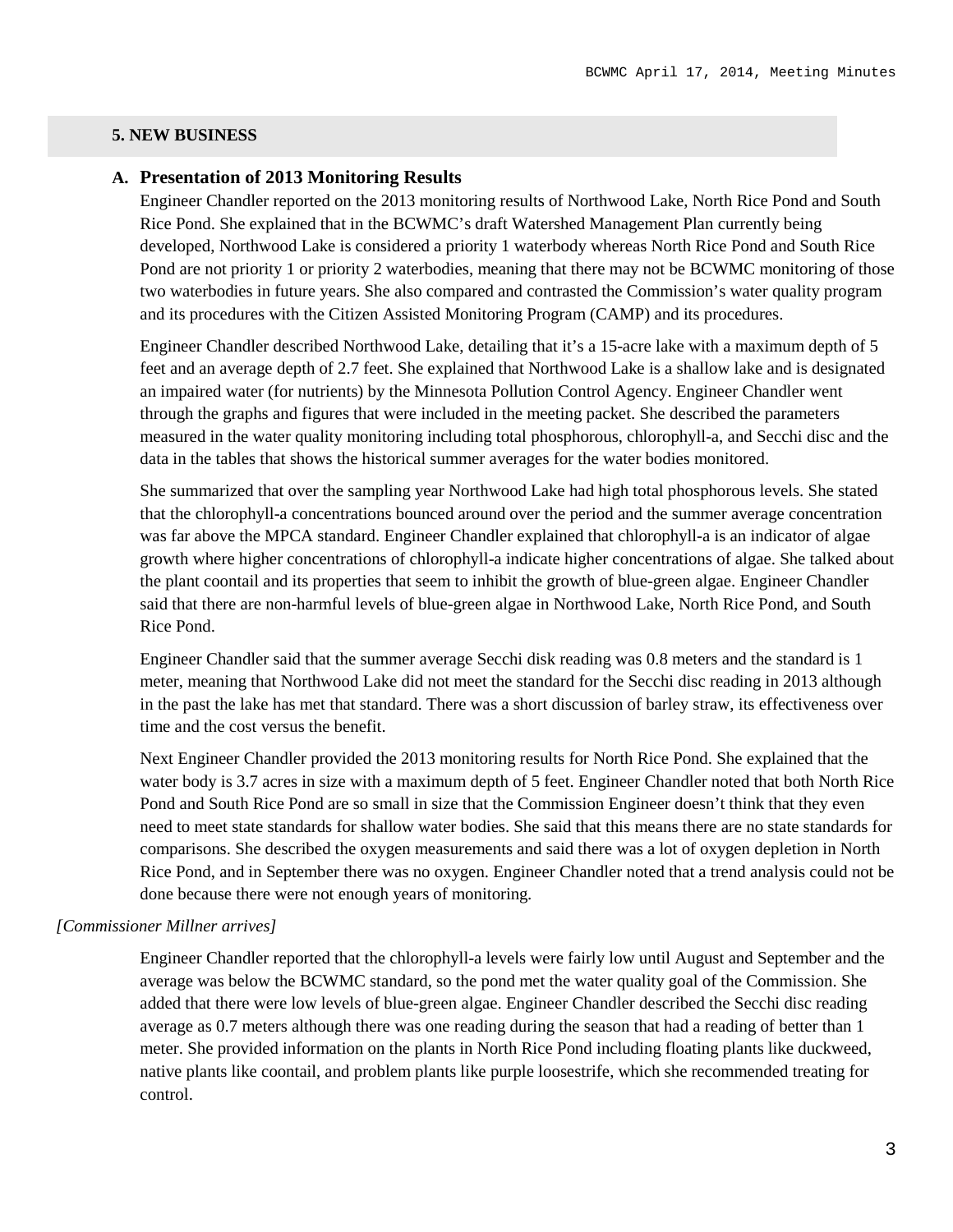For South Rice Pond, Engineer Chandler reported that its area is 3.2 acres with a maximum depth of 3 feet, and since the Commission Engineer doesn't think the state standards apply to such a small water body, the monitoring results have been compared to the Commission's standards. She said that the oxygen levels were better for the most part than the levels in North Rice Pond, except in August and September when South Rice Pond had almost no oxygen at the surface. Engineer Chandler said the total phosphorous levels were high and the Secchi disc average was 0.5 meters. She said that the plants in South Rice Pond were similar to the ones found in North Rice Pond, except for the first time curlyleaf pondweed was found in South Rice Pond.

There was a discussion of North and South Rice Ponds and the Commission's prioritization of those two waterbodies, which are the only two water bodies located in the City of Robbinsdale and the Bassett Creek Watershed. Richard McCoy reported that residents have not complained about conditions in the ponds and noted one pond was in a park and the other has some residential area surrounding it. Administrator Jester said that it is worth taking another look at the waterbody prioritization table regarding these ponds. There was a discussion of the new Department of Natural Resources process for releasing purple loosestrife-eating beetles, and the Commission Engineer said that staff will re-write the recommendation about that task.

# **B. Discuss Development of Feasibility Studies for 2016 CIP Projects in Minneapolis, Golden Valley and New Hope**

Administrator Jester reminded the Commission that it has three projects planned for 2016 and there is a process the Commission goes through to undertake those projects. She said the Commission needs to do a feasibility study for each project. Administrator Jester noted that the Commission has feasibility study criteria. One criterion requires the cities where the projects are located to use the Commission Engineer, an engineer from the Commission's Engineering Pool, or City staff to prepare the study. She said that at next month's meeting the Commission should be considering agreements between the Commission and those cities in order to get the feasibility studies underway.

Administrator Jester reported that Lois Eberhart asked Ms. Jester to share with the Commission the City of Minneapolis' plans to use the Commission Engineer to prepare the feasibility study for the Bryn Mawr Meadows Water Quality Improvement Project slated for 2016. Mr. Oliver announced that the City of Golden Valley intends to use WSB for the water quality pond at Honeywell. Bob Paschke stated that the City of New Hope will use Stantec for the 2016 project NL-1 in New Hope. Administrator Jester said that it appears that in this case Stantec is considered New Hope city staff and asked if the Commission approves. The Commission indicated approval.

# **C. Set May 1st Technical Advisory Committee Meeting and Agenda**

Administrator Jester listed the items for TAC consideration at its May 1<sup>st</sup> meeting and decided the TAC would discuss the proposed 2015 Water Quality Monitoring Plan and provide a recommendation to the Budget Committee, long-term maintenance and replacement of the Flood Control Project components and other items as time permits.

### **D. Discuss Possible 2014 Watershed Tour**

The Commission agreed that it would like to hold a Bassett Creek watershed tour this year, discussed adding Schaper Pond to the tour stops developed for last year's tour and directed Administrator Jester to send out a Doodle poll on possible tour dates in May and June.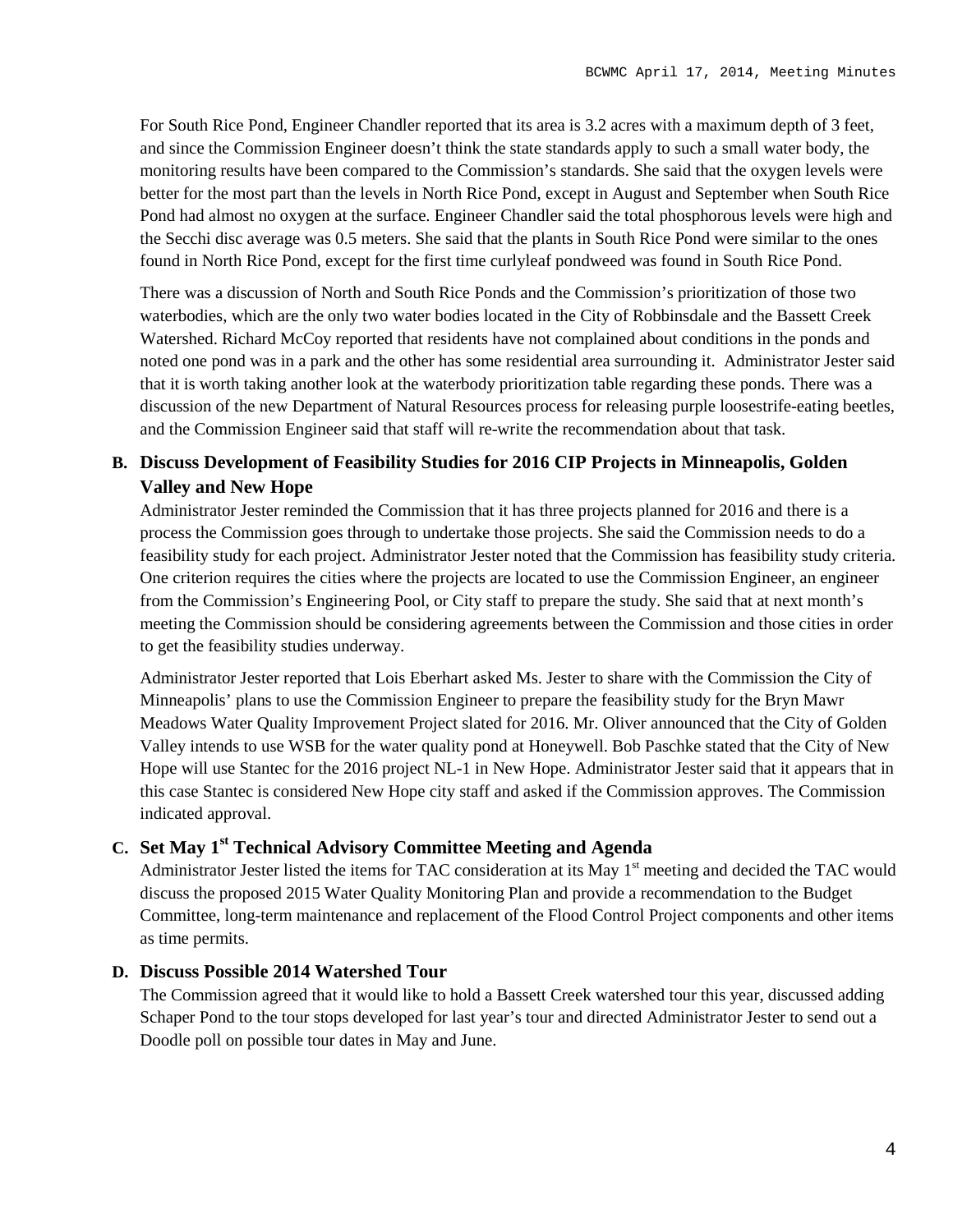#### **6. OLD BUSINESS**

#### **A. Update on Medicine Lake Water Level Issue**

Plymouth City Councilmember Jim Prom provided an update of the meeting between some council members of the Cities of Medicine Lake and Plymouth. He said that there was agreement in favor of doing a limited study on the water level of Medicine Lake. He said that Plymouth Council Member Stein was interested in AMLAC being involved but so far the City of Plymouth has not heard back from AMLAC (Association of Medicine Lake Area Citizens).

Administrator Jester asked about the next steps. Mr. Prom said they need to hear back from Medicine Lake on whether AMLAC would support a limited study on the lake level. Mr. Asche said that Engineer Chandler had put together a memo detailing a high-level study that would bring all of the issues together. He proposed the idea that the watershed could potentially carryout that study and reminded the group that the estimated cost of that study was \$40,000 to \$50,000. He said the study would help the stakeholders decide in which direction to go. Administrator Jester asked who would pay for the study.

Mr. Asche said the City of Plymouth is waiting to hear back from the City of Medicine Lake on whether this addresses the City's issues. He said that the City of Plymouth discussed a funding mechanism that could involve AMLAC, the City of Medicine Lake, the City of Plymouth, and the BCWMC. Mr. Asche said that this would still need to be discussed and worked out, but the City of Plymouth would support having such a study done.

Engineer Chandler clarified that the \$40,000 to \$50,000 was exclusively for the modeling exercise for raising the water level six inches. She said that using the existing XP-SWMM model, the relative changes can be determined. There was discussion of data already available and the options previously discussed.

Mr. Mathisen commented that it seems like the first step is an investigation on whether there is a problem with the water level and if there is, then the problem needs to be identified. He said that there may be existing data, but no interpretive work has been done. Commissioner Hoschka brought up the use of a continuous model. Engineer Chandler described the use of a continuous model and added that the Commission's XP-SWMM model isn't set up in that manner at this point.

Commissioner Carlson spoke up to say that the meeting had been a very cooperative meeting and he would like to see a continuation of the discussion and work that was started at that meeting.

Administrator Jester worked to identify the decisions in front of the Commission today. She brought up the request by AMLAC that the Commission spearhead a task force. Commissioner Black recommended that Administrator Jester be involved but not spearhead such a task force. Mr. Asche agreed. He requested time to work with the City of Medicine Lake to clarify the request and to bring a more detailed request in front of the Commission.

The Commissioners and TAC members reported on the feedback they gathered from their cities on the issue. St. Louis Park hoped the Commission would act in the best interest of the watershed. Crystal's Council work session is scheduled for early May. Tom Mathisen noted the council is concerned about the JPA "being held hostage." He noted that watershed districts do not allow for as much control by cities. New Hope staff supports the Commission. Minnetonka – Liz Stout reported that the city manager is very reluctant for the Commission to continue spending money on the water level issue as he doesn't see a project ultimately moving forward. Plymouth has changed course on this issue and is working to cooperate with Medicine Lake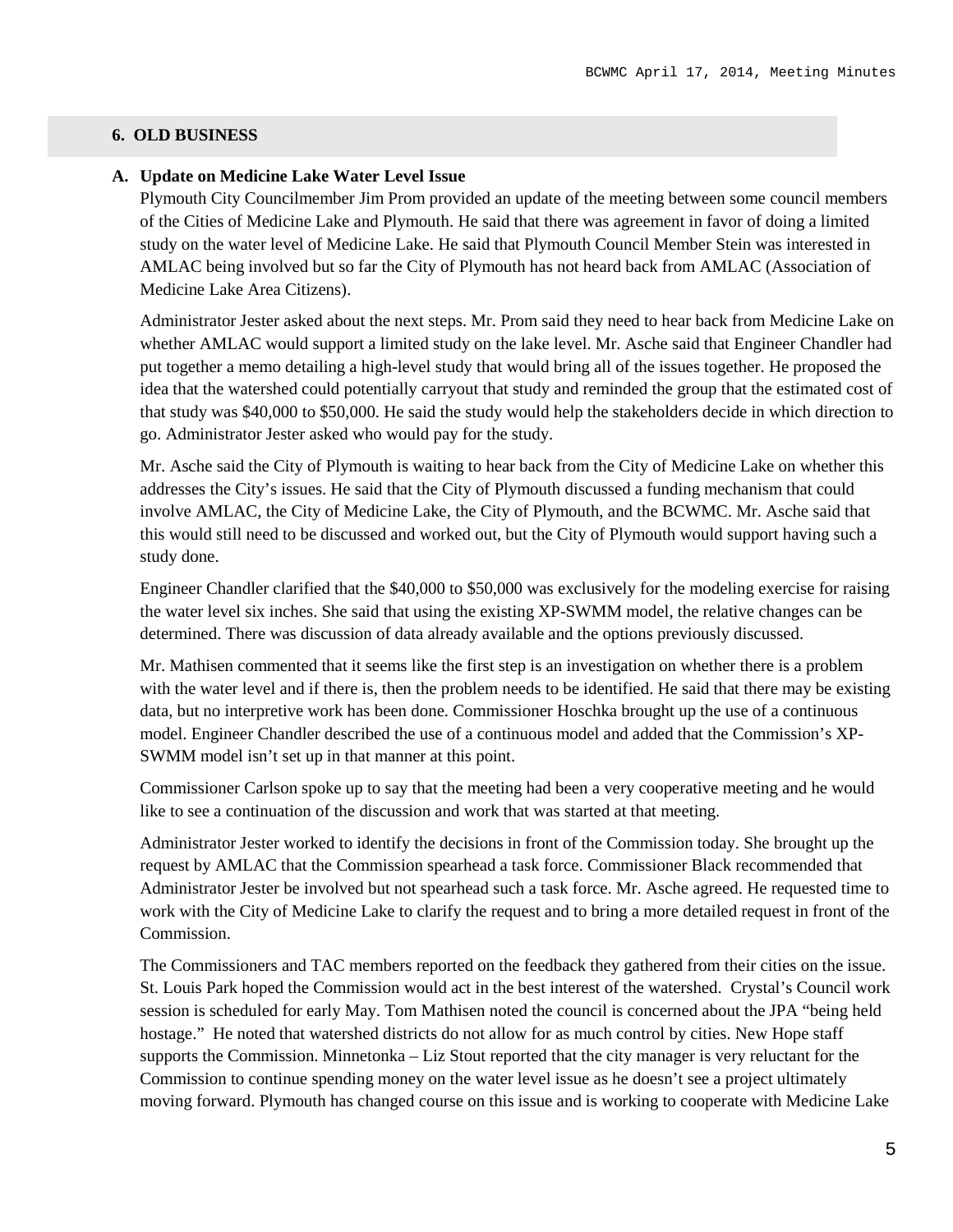on the issue.

#### **B. Status of Joint Powers Agreement (JPA) Amendment**

Administrator Jester reported that the City of Robbinsdale has signed the JPA Amendment and reported on a communication from Medicine Lake Mayor Gary Holter. Mr. Oliver announced that the Amendment will be in front of the Golden Valley City Council tonight. Mr. Paschke reported that the City of New Hope has ratified the Amendment.

#### **C. NEMO Workshop Update**

Administrator Jester described the workshops and their target audience and dates. She encouraged people to attend and to invite their city's council members, planning commission and environmental commission members.

#### **D. Update on Next Generation Plan Development**

Administrator Jester provided a report on the Commission's workshop on policies. She said that there was consensus to keep the current regulatory roles but the group did not come to consensus on water quality standards and triggers for development projects. She explained that at the workshop the City of Minneapolis TAC member Lois Eberhart brought up her opposition to the Plan Steering Committee's recommendation to use MIDS (Minimal Impact Design Standards) as the Commission's standards and triggers.

Administrator Jester described the process that the Plan Steering Committee and the Commission and its other committees had gone through to reach the recommendation on using MIDS as the Commission's standards and triggers. She recommended holding a joint Plan Steering Committee and TAC meeting to discuss this issue. Administrator Jester said the Plan Steering Committee will be discussing at their meeting on Monday, along with the Plan Development budget. She noted that the Commission is over-budget with the policies development portion of the plan development project due to some of the in-depth discussions being held at the different committee meetings on particular topics.

### **7. COMMUNICATIONS**

### **A. Administrator:**

- **i.** Administrator Jester announced that the Commission has plenty of the "Thing Things You Can Do (to Help Improve Water Quality)" brochures and encouraged distribution. Commissioner Black said she had some here at the meeting for anyone needing some.
- **ii.** Administrator Jester reminded the cities to submit their own BBRs (Biennial Budget Request).
- **iii.** Administrator Jester reported that she had communicated with Hennepin County, and reported that the Commission's maximum levy request will be \$1,000,000 for 2015. She said that there are upcoming Hennepin County Board meetings that Bassett Creek staff and members should attend and said she would communicate about them.
- **iv.** Administrator Jester announced the upcoming Budget Committee, Education Committee, and Administrative Services Committee meetings.
- **B. Chair:** No Chair Communications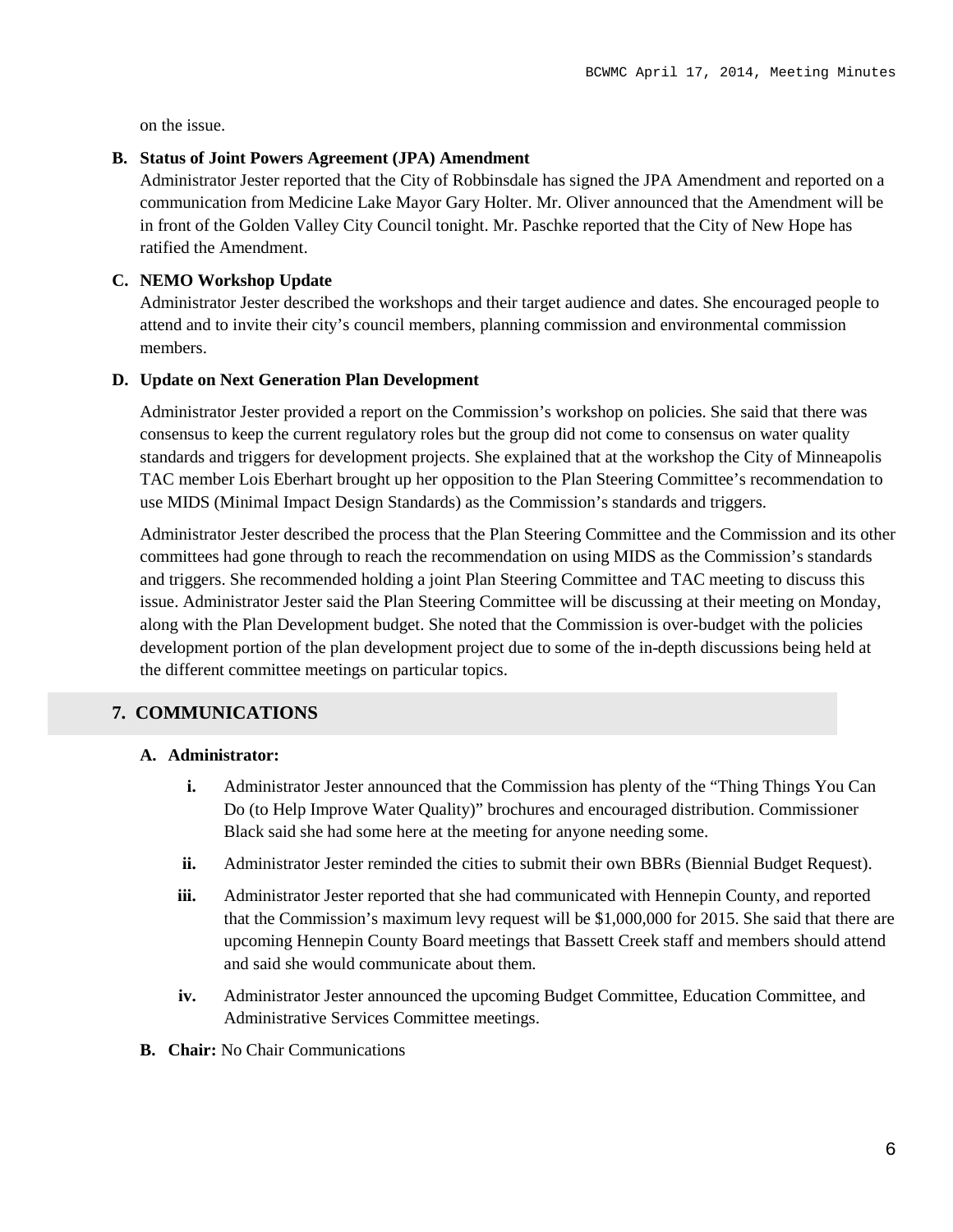#### **C. Commissioners:**

- **i.** Alternate Commissioner Goddard announced that the Minnesota Pollution Control Agency is holding workshops on MIDS in the near future.
- **ii.** Alternate Commissioner Goddard reported on an event she attended recently at the University of Minnesota's School of Architecture and Landscape Architecture regarding a reimagining of a new approach on water resource management. She said will pass on the information when she hears about another such event there.
- **iii.** Alternate Commissioner Goddard said that the Friends of Bassett Creek recently sent out a link about a groundwater study and that she would forward it to Administrator Jester.
- **iv.** Chair de Lambert commented that he'll follow up on looking for information about collecting groundwater data around Medicine Lake.

#### **D. Committees:**

#### **i. Budget Committee**

Administrator Jester reported that the Committee met and discussed the 2015 draft budget. She said that the next Committee meeting is on May  $6<sup>th</sup>$  and the draft budget will be in the Commission's May meeting packet.

#### **ii. Administrative Services Committee**

Chair de Lambert stated that the Committee met and went through the evaluations of the Administrator and provided the feedback to Administrator Jester. He said that there will be another Committee meeting in conjunction with the May  $6<sup>th</sup>$  Budget Committee meeting to prioritize the Administrator's tasks.

**E. Legal Counsel:** No Legal Communications

#### **F. Engineer:**

- **i.** Engineer Chandler provided information on the upcoming MIDS workshop at Barr Engineering.
- **ii.** Engineer Chandler reported that the Commission received a letter from the U.S. Army Corps of Engineers regarding the Flood Control project. She said that staff needs to follow up and clarify what it is that the Corps needs.
- **iii.** Engineer Chandler announced that the draft bacteria TMDL document is out for public comment and the Commission Engineer will review it and provide comments and an update will be on the Commission's May meeting agenda.
- **iv.** Engineer Chandler said that the Commission received a draft EIS on the Bottineau Transitway and the Commission Engineer will provide comments for review.